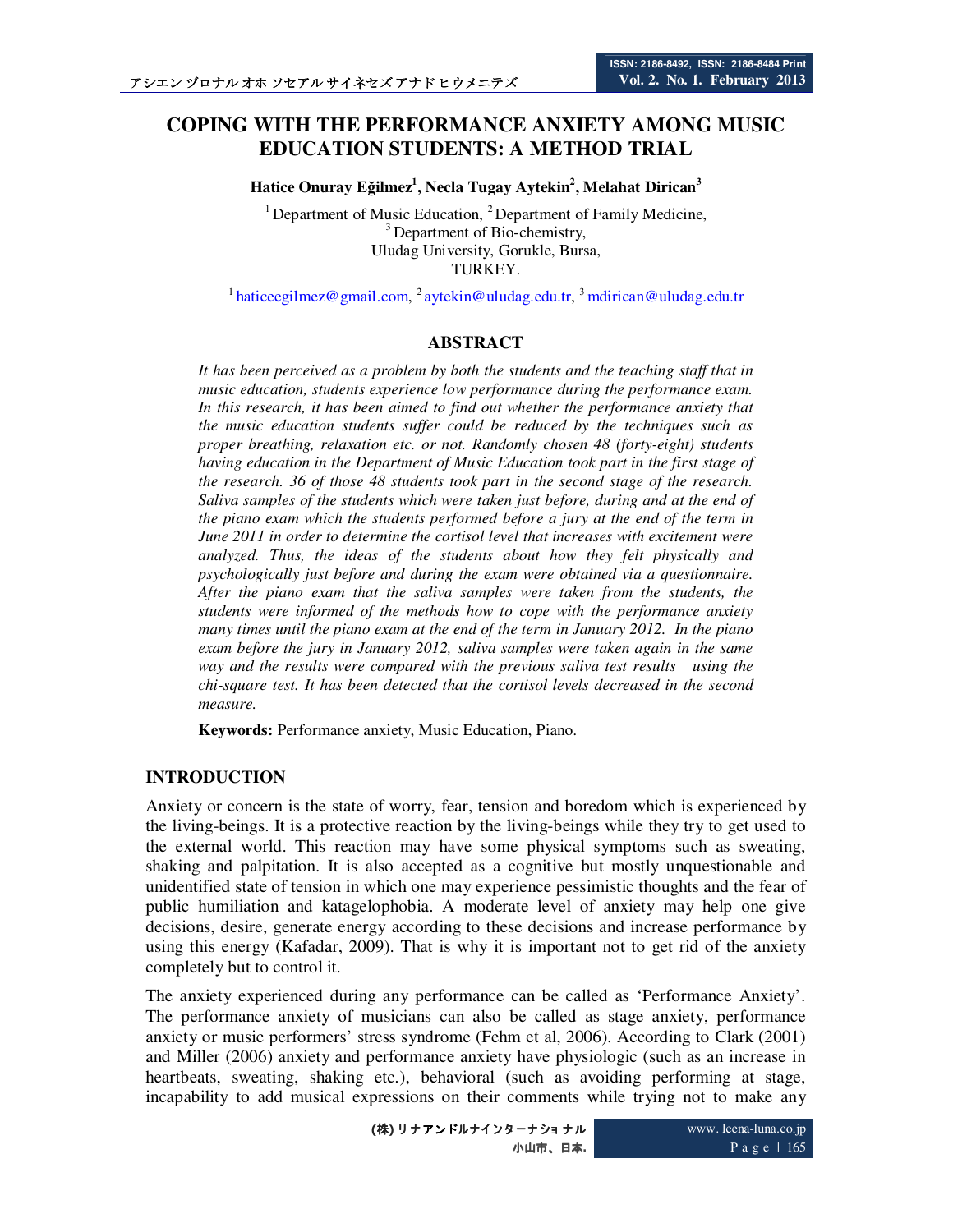technical mistakes, concentration difficulties, and difficulties in controlling their fingers, etc.) and psychological symptoms (such as one's doubts about himself/herself, the fear of failure) (Yöntem, 2012). Kenny (as extracted by Yöntem in 2012) emphasizes that lack of preparation or perceived competence is a key factor in performance anxiety, whereas Abel and Larkin (as extracted by Yöntem in 2012) state that the anxiety level may change according to the difficulty level of the task.

Researchers have shown that performance and anxiety have a negative correlation. No matter who they are, amateur or professional, child, teenager or adult, soloist or a member of a band, or no matter which instrument they play, musicians can be affected by performance anxiety, and this situation may end up with a bad stage performance (Yağışan, 2009). As extracted by Teztel and Aşkın (2007) 50% of the musicians are influenced by performance anxiety. Even some musicians come up with the decision of leaving their professions as a result of experiencing a high level of performance anxiety (Yağışan, 2009). On the other hand, Fehm and Schmith (2009) state that the musicians' ratio of being affected by performance anxiety can be higher or lower than expected due to not only the lack of data collecting tools but also the shortage of the samples in the researchers conducted.

Both theoretical and applied courses are included in the syllabus at the Department of Music Education at Uludag University. Some courses, such as instrument training (violin, cello, flute etc.), orchestra, chamber music, vocal training and piano, have performance exams. Especially, the exams of instrument training and 8 semesters of obligatory piano course are performed in front of a jury. Researchers accept that the situations in which their performance is evaluated by a professional jury can be more stressful for the musicians (Yöntem, 2012).

It has been observed by the instructors that there have been some small or big decreases in students' performances in these exams. It is aimed to find out whether the performance anxiety experienced by music education students can be reduced by some techniques such as proper breathing, relaxation, etc. or not.

## **METHOD**

48 randomly chosen voluntary  $1<sup>st</sup>$  and  $2<sup>nd</sup>$  grade undergraduate students took part in the first phase of the experimental study. In the research, the anxiety levels of the students during the 2010-2011 Education year Fall Semester final piano exams have been determined by a questionnaire. Questions of the questionnaire have been prepared to find out the physiologic and psychological reaction levels of the students' right before and during the performance. Besides, the saliva samples have been taken from these students before, during and after their piano exam performances and analyzed by Uludag University Central Laboratories to investigate the cortisol levels that increase with anxiety, stress and excitement. Cortisol measurement in saliva has been used to determine the stress levels of tennis players (Filaire et al, 2009) and autistic children (Hillerd et al, 2011) and to evaluate the stress and pain in upper jaw (maxilla) extension applications (Geçgelen et al, 2011).

Students taking part in the research have been informed about the techniques to deal with performance anxiety since October 2011 once in every week. The techniques to cope with performance anxiety are various. Garner (2012) has stated that yoga, which increases the awareness, flexibility and strength of one's body, mental exercises and Alexander Technique (a method which increases the balance coordination of body and focuses on individual awareness of one's own body) prepare the body for physical performance in a better manner. He also states that, in order to be ready for physico-emotional performance, some techniques such as biofeedback therapy (a kind of treatment which enables people to monitor the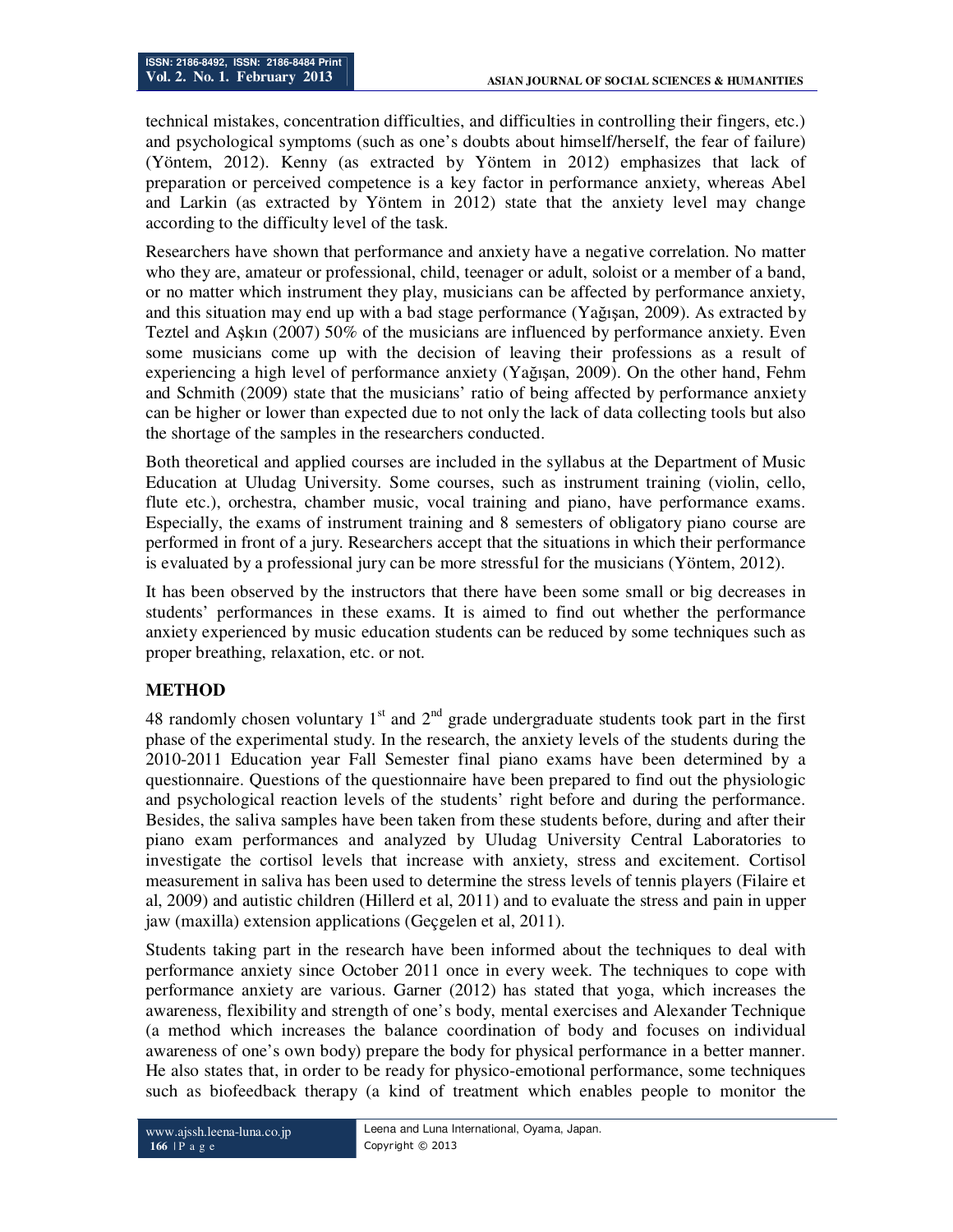physiologic changes by a monitor that cannot be realized normally), hypnosis therapy and Eye-Movement Desensitization Processing Treatment (EMDR) can be used. Çimen has emphasized that, in addition to the techniques mentioned above, methods such as Rolfing and Feldenkrais can also be used to cope with performance anxiety (Çimen, 2001).

Although there are various methods mentioned above, the following methods have been chosen by psychologists because of the practicality in the Department of Music Education building and applied to the students under the control of the researcher instructor.

## **Breathing Exercise**

In order to make their heads and backs lean to the wall, students are seated on the chairs placed by the wall comfortably. The head is made sure to touch to wall so that there is no space between the neck and the wall. So as to make the students feel breathing, one hand is placed on chest and the other on stomach. They take a deep breath with their eyes closed. The breath is kept for 4 seconds and released from the mouth two or three times slower than inhaling speed. After 5 sets of this exercise, students turn to normal breathing. A couple minutes later, the same procedure is repeated for 5 times more. Then, the exercise ends. This exercise can be repeated 40-60 times a day. It is aimed to make breathing exercises a part of students' daily lives. It is of great importance to take an accurate and deep breath since it is the first step of relaxation. The blood withdrawn to the inner parts of the body from the surface due to stress can reach to the tips of the body after an accurate and deep breathing by which the veins are broaden. Accurate and deep breathing helps people calm down and relax by decreasing or getting rid of adrenaline caused by stress.

(http://www.aymavisi.org/egzersiz/anti%20stres/anti%20stres%201.html)



Picture 1. Students practicing breathing exercise

## **Relaxation Exercises**

It is supposed that relaxation training, as a tool of treatment, can reduce tension and anxiety effectively. Step by step relaxation includes deliberate, regular and subsequent tension and relaxation of muscles until there is a complete relaxation throughout the body (Demiralp et al, 2007). Starting with taking a deep breath and releasing it slowly, relaxation exercises are practices based on the relaxation of hand, arm, shoulder, chest, stomach, hips, legs, face, feet etc. muscles, and aim to create a difference on muscles. Relaxation exercises are accompanied by nature sounds such as water or sea sound and relaxing music. It is stated that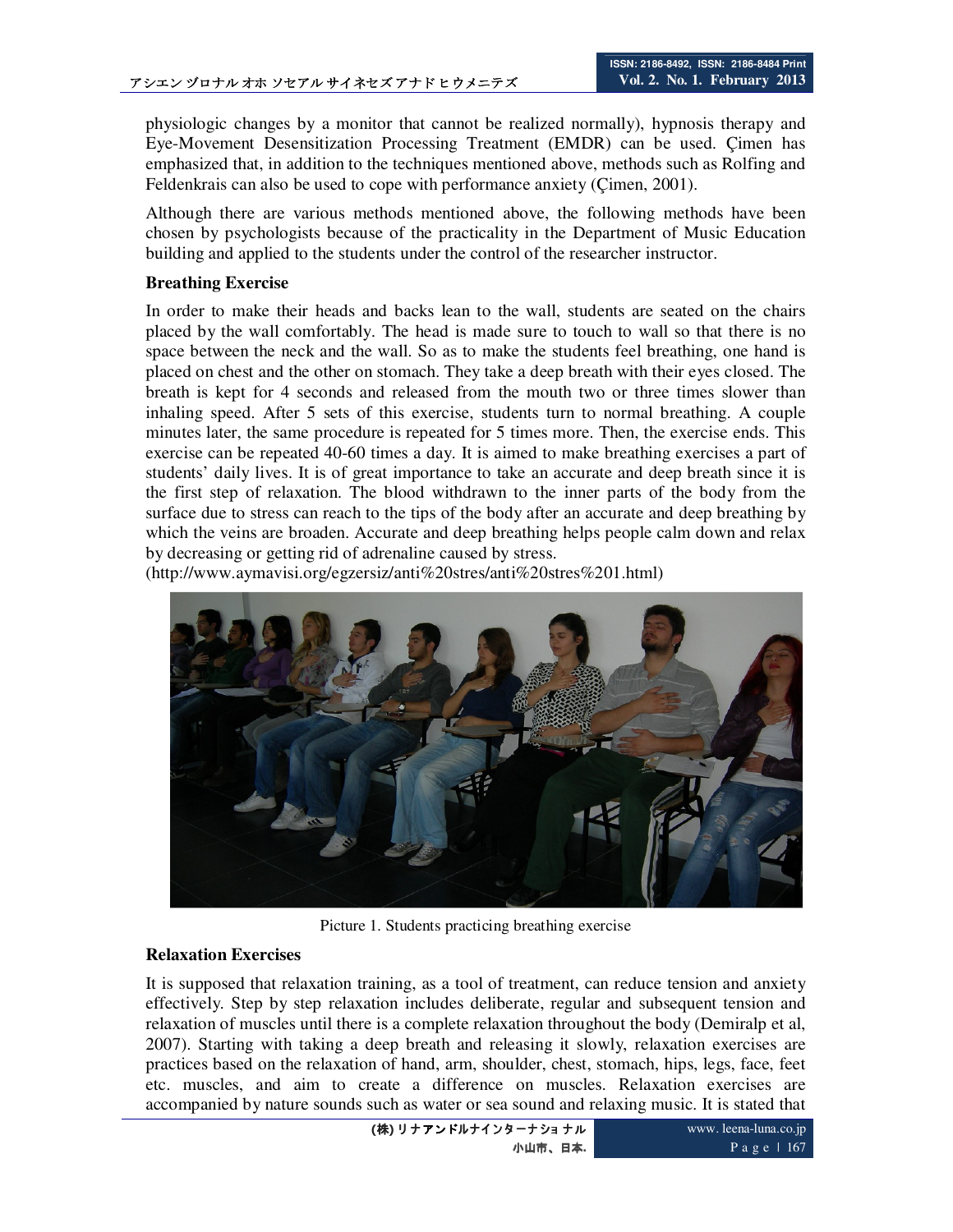pulse slows down, blood pressure falls, respiration and oxygen consumption decreases, metabolic rate slows down, pupils narrows, the state of consciousness changes and perception increases for positive offers with an increase in concentration on a sole mental image (Demiralp et al, 2007).

It is aimed in the study that relaxation exercises are practiced at least 2-3 times a week one of which should be as a group and turned out to be a lifestyle.



Picture 2. Students practicing relaxation exercise

## **Guided Imagery**

This structured approach is used to transform the state of mind into good mood under certain circumstances, to encourage relaxation, to enable to teach how to feel better both physically and psychologically, and even to treat psychological trauma. Musicians use guided imagery method to concentrate on the music during their performances (Owen, 2010).

Students, in a comfortable position and with closed eyes, learn to guide their thoughts to a text they are listening to by listening to a text which can activate their sense organs. With this method, it is aimed to be able to relax, to be able to get rid of the negative thoughts that can be generated during piano exam and to be able to concentrate on the performance.

With breathing and relaxation exercises which take approximately 8-9 weeks, it is aimed to enable students to breath appropriately, to discover their muscles by relaxation exercises, to turn negative thoughts into positive thinking and to relax.

36 of the 48 students that participated in the  $1<sup>st</sup>$  phase took part in the  $2<sup>nd</sup>$  phase of the study. The breathing and relaxation techniques that were tried to be made as the students' lifestyles were practiced accompanied with an instructor once a week before several concerts and midterm exam in January 2012 when the saliva samples were supposed to be taken. The saliva samples that were taken from the students at the beginning of the piano exam, in the middle, and at the end of the exam were reviewed and the cortisol levels were compared with the previous ones using the T test. The students who practiced the breathing and relaxation techniques gave their ideas about the physical and psychological effects of what they felt right before and during the exam via a questionnaire and those answers were compared with their answers in the previous questionnaire using the chi-square test.

## **FINDINGS**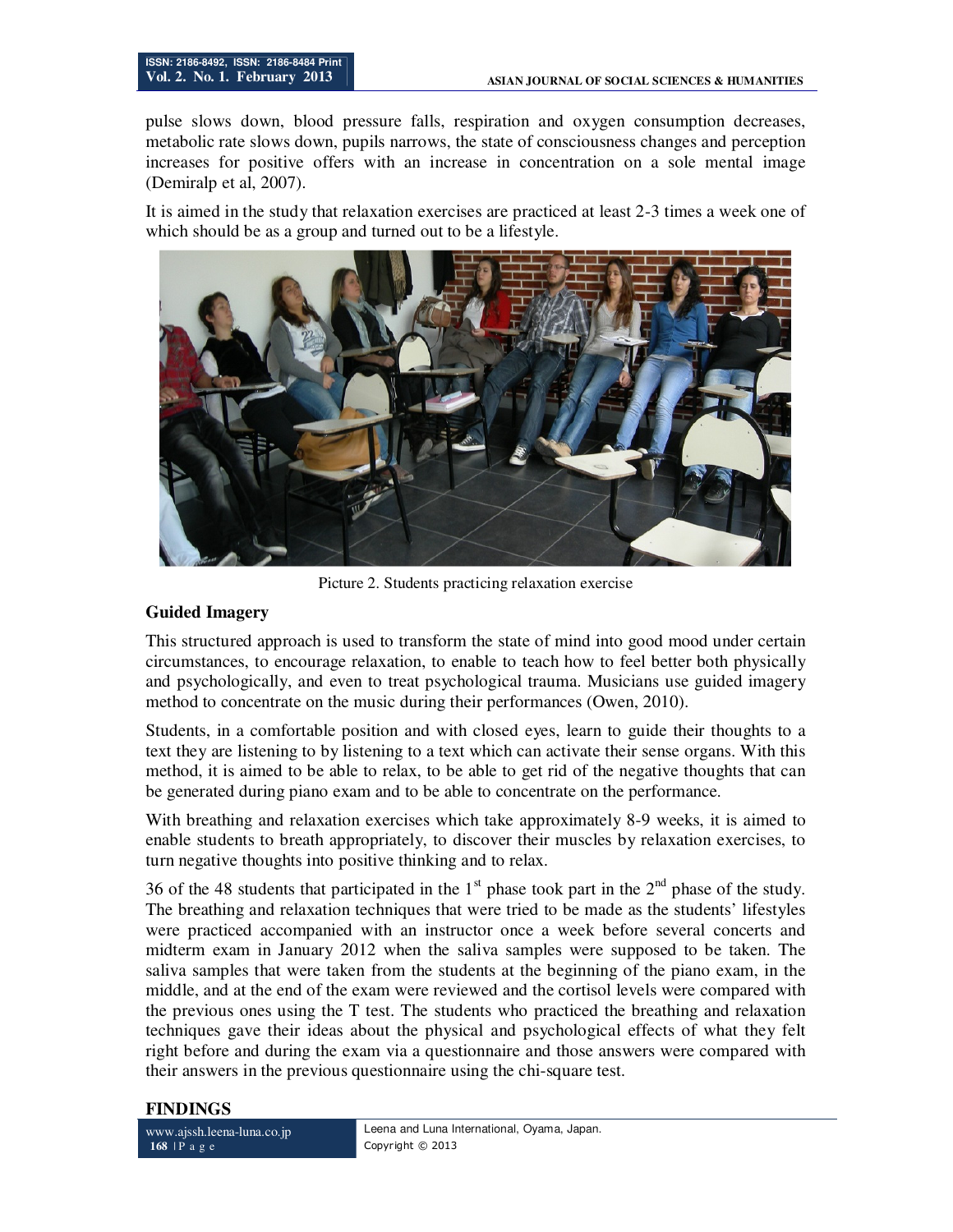48 students took part in the first, and 36 in the second phase of the research. The first questionnaire included questions about how they felt right before the piano exam at the end of the semester in January 2012. The number and percentage of the student who gave positive answers to these questions can be seen in Table 1.

|                                                                        |    | $\%$ |
|------------------------------------------------------------------------|----|------|
| I have nightmares in which I cannot plat piano a night before the exam | 15 | 31,3 |
| I cannot sleep a night before                                          | 32 | 66,7 |
| I have a loss of appetite                                              | 35 | 72,9 |
| I have increasing appetite                                             | 13 | 27,1 |
| I feel tense, anxious and uneasy                                       | 16 | 33,4 |
| I feel nausea right before the exam                                    | 30 | 62,5 |
| I feel heartburn right before the exam                                 | 23 | 47,9 |
| I have headaches right before the exam                                 | 25 | 52,1 |
| I constantly think that I will make a mistake during the exam          | 46 | 95,8 |
| I can study better when I am alone                                     | 47 | 98,0 |

## **Table 1. The Remarks of the Students on Their Feelings Right before the Piano Exam**

In the second part of the questionnaire students are asked how they felt during the exam. These questions are the same during the two phases of the research. The positive answers given in two phases were compared on the table. The results were evaluated by chi square test and  $(p < 0.005)$  difference was regarded meaningful when the possibility was less than 0,005.

|                                                             | I <sup>st</sup> Exam |      | $2^{nd}$<br>Exam |      |                   |
|-------------------------------------------------------------|----------------------|------|------------------|------|-------------------|
|                                                             | $(n=48)$             |      | $(n=36)$         |      |                   |
|                                                             |                      | $\%$ | f                | $\%$ | Relevance         |
| I feel / felt tense, anxious and uneasy                     | 46                   | 95,8 | 25               | 69,4 | $P=0,0036$        |
| I cannot / could not control my muscles                     | 41                   | 85,4 | 25               | 69,4 | <b>Irrelevant</b> |
| I feel / felt nausea                                        | 28                   | 58,3 | 7                | 19,4 | $P=0,0013$        |
| I feel / felt heartburn                                     | 22                   | 45,8 | 3                | 8,3  | $P=0,0012$        |
| I have / had headaches                                      | 29                   | 60,4 | 7                | 19,4 | $P=0,0001$        |
| I don't / didn't feel self-confident                        | 41                   | 85,1 | 29               | 80,5 | Irrelevant        |
| My heart rate increases / increased                         | 47                   | 97,9 | 30               | 83,3 | $P=0,0003$        |
| I feel / felt nervous                                       | 44                   | 91,7 | 31               | 86,1 | Irrelevant        |
| My hands sweat / sweated                                    | 42                   | 87,5 | 24               | 66,7 | $P=0,045$         |
| My mouth goes /went dry                                     | 38                   | 79,2 | 18               | 50,0 | $P=0,019$         |
| My breathing is / was irregular                             | 38                   | 79,2 | 26               | 72,7 | Irrelevant        |
| I cannot / could not see the notes                          | 33                   | 68,7 | 13               | 36,1 | $P=0,011$         |
| I cannot / could not perform well $(100\%)$                 | 45                   | 93,7 | 36               | 100  | Irrelevant        |
| I always think / thought that I will / would make a mistake | 45                   | 93,7 | 36               | 100  | Irrelevant        |
| I cannot / could not concentrate well                       | 45                   | 93,7 | 32               | 88,9 | Irrelevant        |

**Table 2. The Comparison of the Feelings of the Students during the Exam** 

Breathing and relaxation techniques were shown to the students after the first exam. The participation to the practice was voluntary. 33 of 36 students said that these techniques were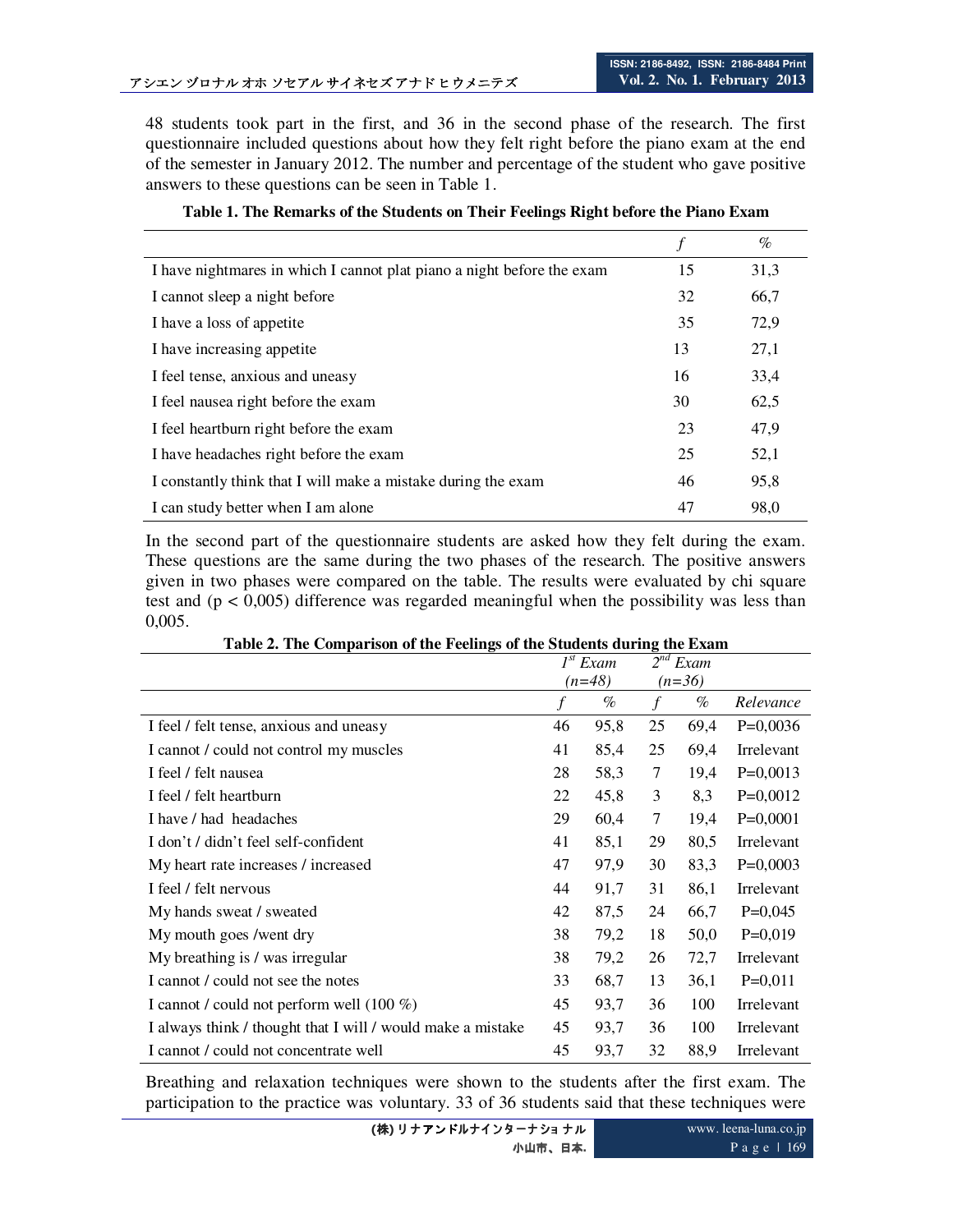more or less useful. The replies to the question of when they used those techniques were like this: 2 of them never used them, 9 of them used them only right before the second exam, 25 of them used them not only before this exam, but also before the quiz , concert or other different situations.

According to these results; the rate of those who said 'I feel / felt tense, anxious and uneasy; I feel / felt nausea; I feel / felt heartburn; my heart rate increases / increased; my hands sweat / sweated; my mouth goes /went dry and I cannot / could not see the notes' decreased, the rate of those who said 'I have/ had headache' increased and there was no noticeable change in other replies.

The cortisol level in the saliva in the second exam was noticeably low when compared with the first exam; the average cortisol level in the first and the second exams were as in the order  $10,886 \pm 4,3$ ng/ml and  $4,100 \pm 2,4$ ng/ml (t test = 8,874).

In order to explain the decrease in the cortisol level in the saliva, there have been several analyses in which the cortisol levels were compared according to the number of the participants, finding the exercises useful or not, using the techniques or not using them, whereas it's been impossible to make a meaningful explanation to this noticeable decrease.

## **ARGUMENT**

The researches about the Music Performance Anxiety have improved for the last 25 years (Valentine, 2002). There have been various researches to determine the level of the music performance anxiety. The effects of factors, such as performing before audience / jury etc. or playing solo or in a band, environment, sex, age, personality, readiness, on the performance anxiety has been researched and experimental studies have been done about how to cope with the anxiety.

Here are some of the researches which are similar to our research in that the performance is evaluated before a professional jury or the stress is analyzed in the performances done before an audience.

One of the 27 high school students who were the members of orchestra was asked to play solo in the study room alone, the other one again in the study room but with the researcher, and the third one was asked to play before a group consisting of all the researchers and his peers and their heartbeats were measured during their performance. It was determined that while the heartbeats were stable in the  $1<sup>st</sup>$  and the  $2<sup>nd</sup>$  performance, there was a substantial increase in the  $3<sup>rd</sup>$ performance (Leblanc et al. 1997).

As Taborsky (2007) extracted, & Broton (1994) observed in his research about comparing the anxiety levels of the students in their performances before and not before the jury that the heartbeats of the students increased substantially in their performances before the jury. In the research, 64 music students of a state university were interviewed, their heartbeats were measured in pre-test and their anxiety levels were perceived by observing their body language and physical behaviors.

As Alptekin (2012) extracted, the anxiety in the sport and musical activities was tested among the 749 men aged between 9-14 in a research by J.A Simon and R. Martens in 1979. The highest anxiety was observed on the men playing a musical instrument solo rather than the men racing in the individual sport races and in the group activities, those playing in a music band had higher anxiety than those playing in team sports games.

Researches about performance anxiety were mostly conducted on adults. One of the several researches Gunnar (1989), & Nachimas (1996) about the effect of stress on children was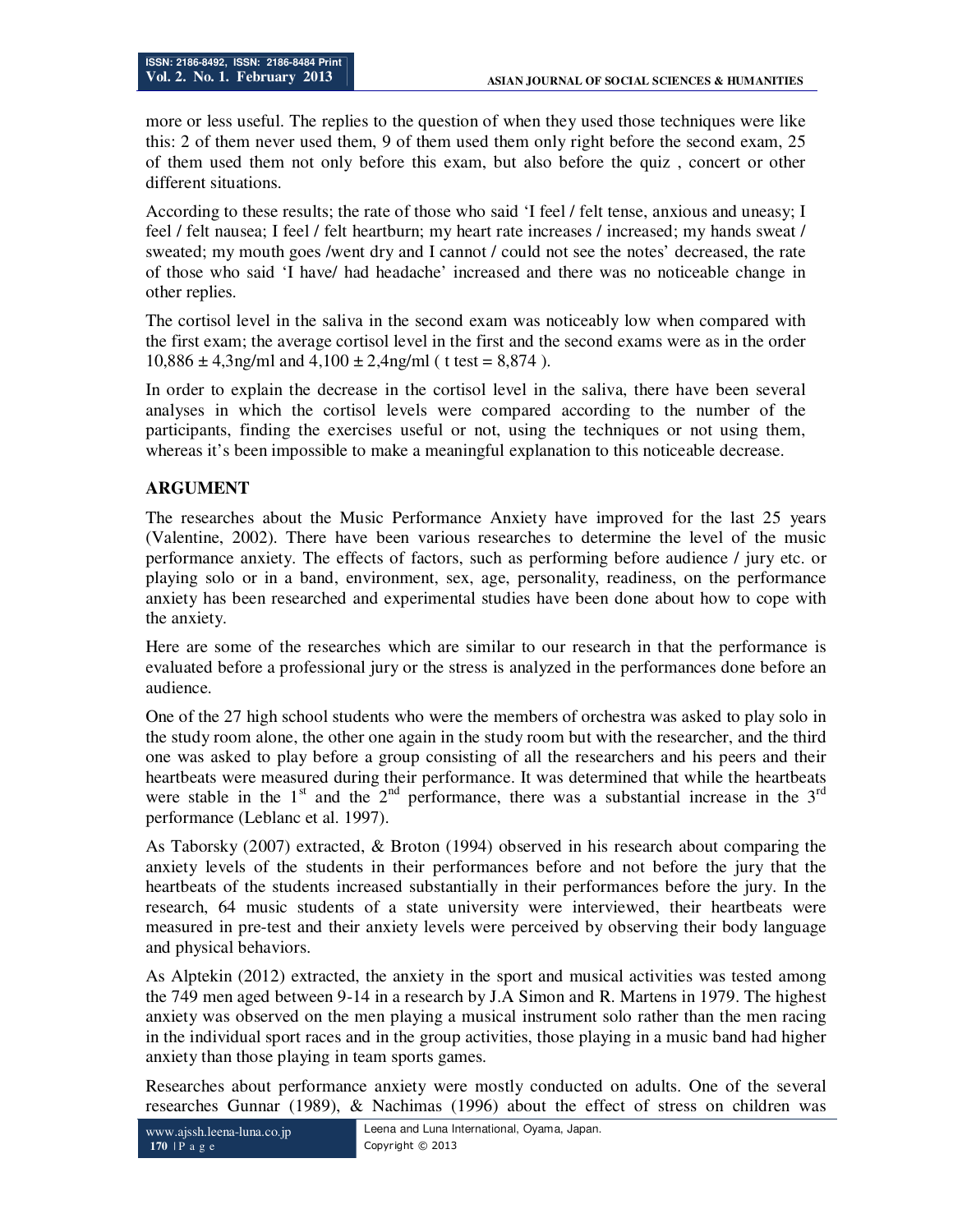conducted by Boucher and Ryan (2011). The outputs of the performance anxiety research which was conducted on 66 children aged 3-4 were collected by means of a scale developed for children, a questionnaire in which families were asked to answer some questions related to their children's behaviors and observation. Besides, the cortisol level determination method by saliva which was used in our research was also used in Boucher and Ryan's (2011) research. As a result, it was found out that children felt nervousness towards music performance, which was an innate and component.

Another research to determine the performance anxiety levels of Turkish musicians was conducted on 112 Turkish musicians composed of classical western music students, classical western music performers, jazz performers and traditional Turkish music performers. The data in this local research was collected by questionnaires and interviews with experienced artists. At the end of the research, it was concluded that Turkish musicians also experienced stage anxiety and classical western music students and performers were more prone to stage anxiety than jazz and traditional Turkish music performers (Teztel et al, 2007).

Methods to lower performance anxiety also aroused curiosity among researchers. Kendrick, Craig, Lawson and Davidson (1982) conducted a research on 53 pianist (aged between 12 and 53) suffering from performance anxiety. The pianists were divided in two groups and cognitive behavior therapy, emphasizing self-instruction and attention based methods were applied to the 1<sup>st</sup> group, while the 2<sup>nd</sup> group did not receive any treatments. A decrease was observed on the performance anxiety of the group that received therapy and similar applications compared to the control group.

In another research, the effects of applications such as muscle relaxation, cognitive therapy and biofeedback therapy on music performance anxiety were emphasized. 12 pianists suffering from performance anxiety took part in a therapy program for six weeks as the experiment group. Considerable changes were observed in the results of the pretests and posttests applied to experiment group. Results have shown that the stage anxiety of pianists suffering from performance anxiety could be decreased by cognitive and behavioral therapies (Nagel et al, Papsdorf, 1989).

In a research on the decreasing effects of yoga and meditation on young musicians' performance anxiety, it has been found out that yoga and meditation techniques can decrease performance anxiety and depression.

James and Savage (1984), in their research to determine the effects of beta-blocker and benzodiazepine drugs on performance anxiety and performance quality, divided 31 stringed instrument students into two groups. They applied beta-blocker to the  $1<sup>st</sup>$  group and benzodiazepine to the  $2<sup>nd</sup>$  group right before two short recitals. There has been a considerable decrease in the heart rates of the group which took Beta-blocker. They also had a better bow control. On the other hand, no changes were observed in the group that took diazepam. In questionnaire answered by 2212 musicians from 47 orchestras, it was found out that one-fourth of these musicians took beta-broker and 96% of these musicians stated that taking such medicines helped them to decrease performance anxiety they experienced (Fishbein et al, 1988). But Çimen (2001) cited that Grindea supported the idea that beta-blockers were useless and performance anxiety could be controlled by some more traditional methods such as yoga and Alexander technique.

## **CONCLUSION**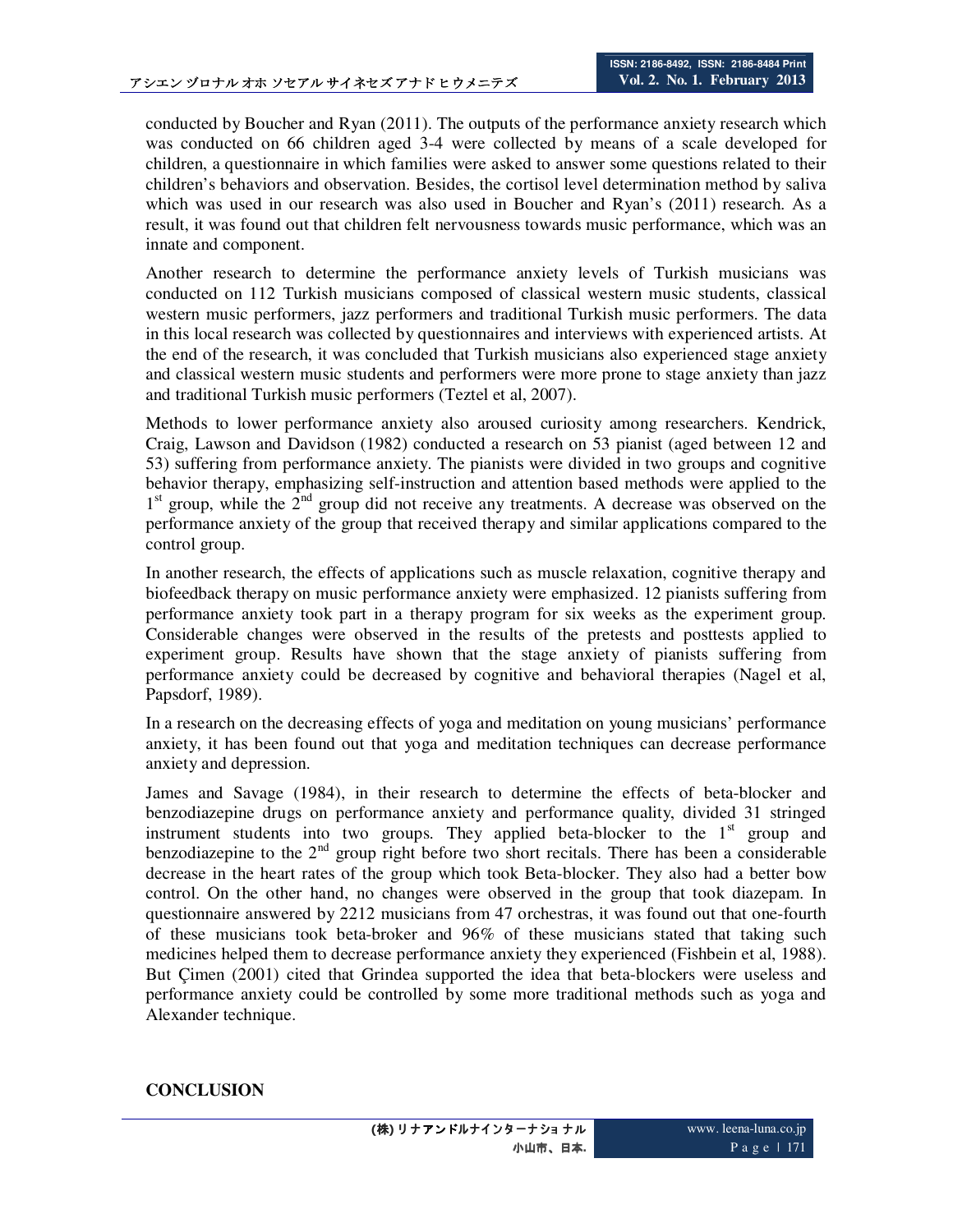This is a preliminary research. The number of participants is low since only the students in the department took part. That the number of the participants is low is the possible reason why the substantially meaningful drop between two saliva values could not be explained. The drop in cortisol level is important since it is an objective finding. It is believed that the reason of the difference can be explained if the research is applied to more people once again.

#### **REFERENCES**

- Alptekin, A. G. (2012) Müzik Performans Anksiyetesi [Music Performance Anxiety]. *Trakya Üniversitesi Sosyal Bilimler Dergisi* [*Trakya University Social Sciences Journal],* 14 (1), (137-148).
- Boucher, H. & Ryan, C. A. (2011) Performance Stress and the Very Young Musician. *Journal of Research in Music Education* 58:329.
- Çimen, G. (2001). Konser Kaygısı [Concert Anxiety]. *G.Ü. Gazi Eğitim Fakültesi Dergisi [G.U. Gazi Education Faculty Journal].* 21( 2), 125-133.
- Demiralp, M. & Oflaz, F. (2007). Bilişsel-Davranışçı Terapi Teknikleri ve Psikiyatri Hemşireliği Uygulaması [Cognitive Behavior Therapy Techniques and Psychology Nursery Application]. *Anatolian Journal of Psychiatry; 8:132-139.*
- Garner, A. M. (2012). Performance Anxiety Treatment Options For Stage Anxiety. *American String Teacher* 34-37.
- Gunnar et al., (1989). Attachment, temperament and andrenocortical activity in infancy:A study of psychoenocrine regulation*. Developmental Psychology,* 25 (3), 355-363.
- Fehm, L. & Schmidt, K. (2004). Performance anxiety in gifted adolescent musicians. Journal of Anxiety Disorders, 20(1), 98-109.
- Filaire et al., (2009). Psycho-physiological stress in tennis players during the first single match of a tournament, *Psychoneuroendocrinology,* 34; pp. 153-154.
- Fishbein, et al., (1988). Medical problems among ICSOM musicians: Overview of a national survey. *Medical Problems of Performing Artists, 3*(1), 1–8.
- Geçgelen, M. & Aksoy, A. (2011). Hızlı Üst Çene Genişletilmesi Uygulamalarında Gelişen Stres ve Ağrının Değerlendirilmesi [Evaluation of Stress and Pain During Rapid Maxillary Expansion Treatments] *S.D.U. S.D.Ü. Sağlık Bilimleri Enstitüsü Dergisi Institute of medical Sciences Journl,* 2(3).
- Hillier, A., Murphy, D. & Ferrara, C. (2011). A Pilot Study: Short Term Reduction in Salivary Cortisol Following Low Level Physical Exercises and Relaxation among Adolescents and Young Adults on the Autism Spectrum. *Stress and Health* 27, (5), pages 395–402.
- Kafadar, A. (2009). Piyanistler Örneğinde Müzisyenlere Özgü Performans Anksiyetesi [Pianists as an example for performance anxiety Peculiar to Musicians] *Dokuz Eylül Üniversitesi Güzel Sanatlar Enstitüsü, yayınlanmamış yüksek lisans tezi* [*Dokuz Eylül University Institute of Fine Arts, published postgraduate thesis]* 13.
- Kendrick, et al., (1982) Cognitive and behavioral therapy for musical-performance anxiety. Journal of Consulting and Clinical Psychology, 50(3), 353-362. doi:10.1037/0022- 006X.50.3.353